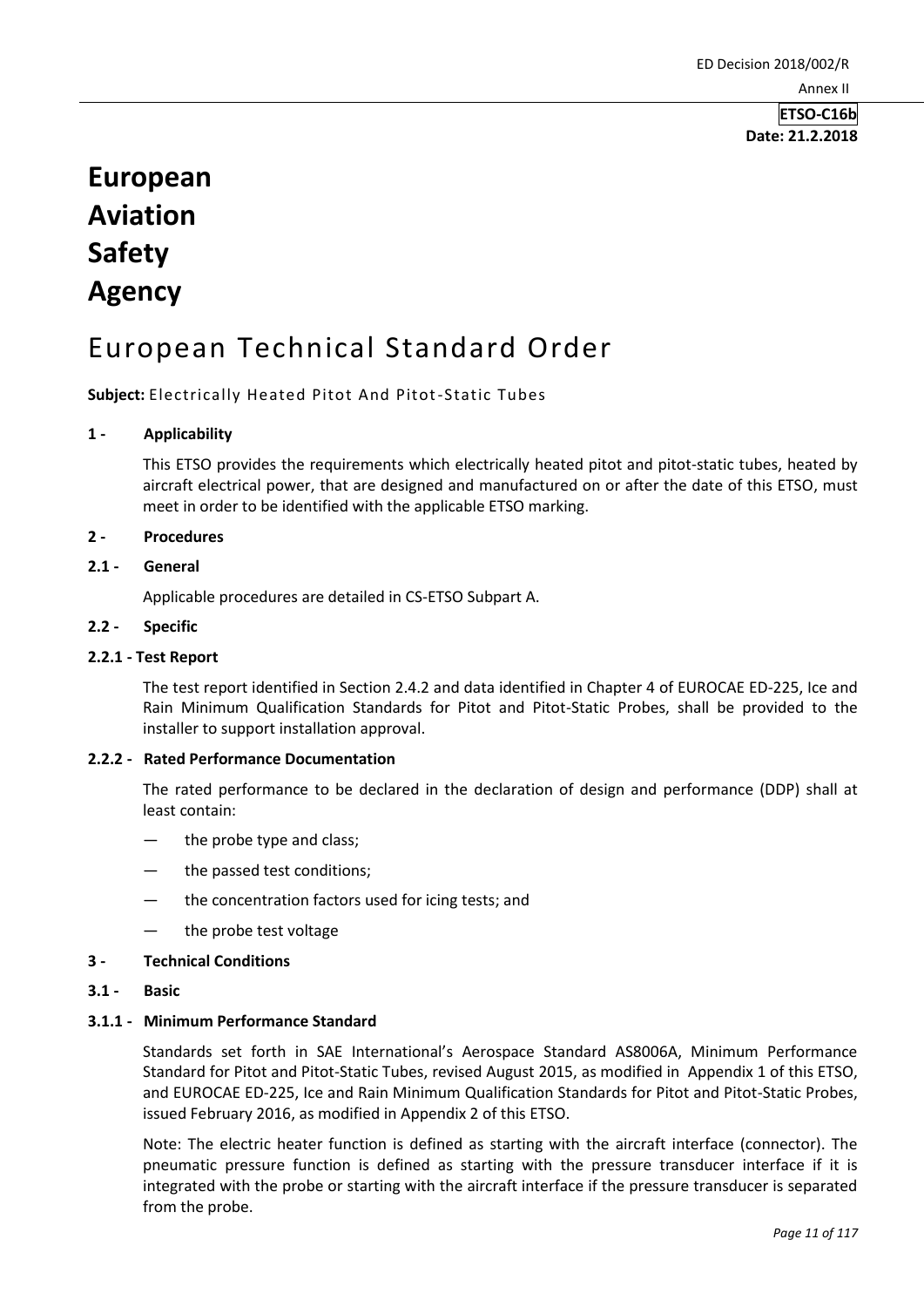#### **3.1.2 - Environmental Standard**

EUROCAE ED-14G / RTCA DO-160G, Environmental Conditions and Test Procedures for Airborne Equipment, or later revision as permitted by CS-ETSO, Subpart A, paragraph 2.1 and complemented by the minimum performance standards specified in Section 3.1.1 of this ETSO.

#### **3.1.3 - Software**

See CS-ETSO, Subpart A, paragraph 2.2.

#### **3.1.4 - Airborne Electronic Hardware**

See CS-ETSO, Subpart A, paragraph 2.3.

- **3.2 - Specific**
- **3.2.1 - Failure Condition Classification**

See CS-ETSO, Subpart A, paragraph 2.4.

- **4 - Marking**
- **4.1 - General**

Marking is detailed in CS-ETSO, Subpart A, paragraph 1.2.

#### **4.2 - Specific**

In addition, the following identification information must be permanently and legibly marked:

- (1) The TYPE and CLASS designation in accordance with EUROCAE ED-225, paragraph 1)
- (2) All the information in SAE AS8006A, paragraphs 3.5.4 and 3.6.

#### **5 - Availability of Referenced Document**

See CS-ETSO, Subpart A, paragraph 3.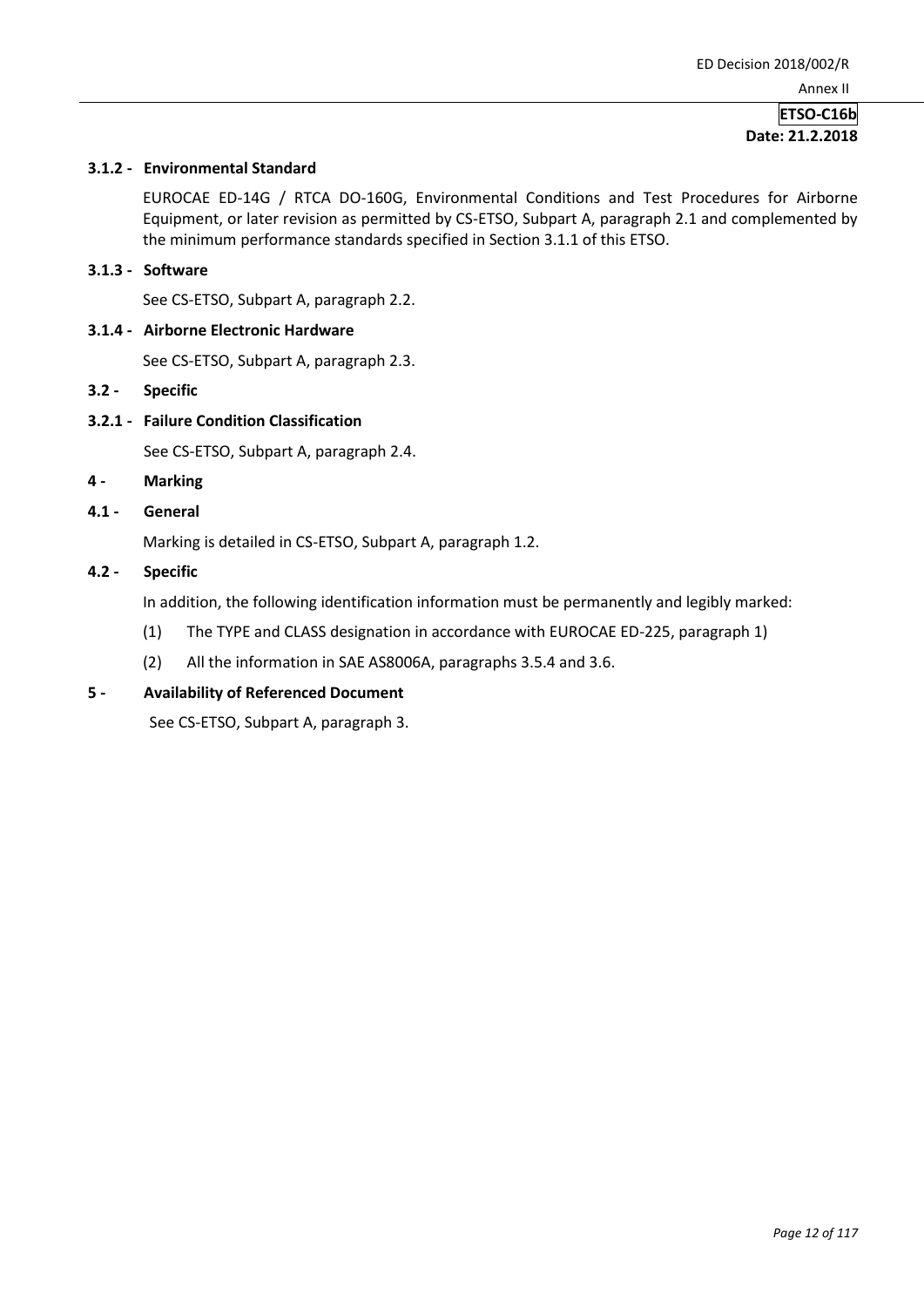## **APPENDIX 1**

## **MINIMUM PERFORMANCE STANDARDS FOR ELECTRICALLY HEATED PITOT AND PITOT-STATIC TUBES**

This ETSO modifies SAE AS8006A, as follows:

| AS8006A        | <b>EASA Modification</b>                                                                                                                                                         |
|----------------|----------------------------------------------------------------------------------------------------------------------------------------------------------------------------------|
| <b>Section</b> |                                                                                                                                                                                  |
| 2.1            | Page 1, Replace Subsection 2.1, with the following text:                                                                                                                         |
|                |                                                                                                                                                                                  |
|                | 2.1 Applicable Documents                                                                                                                                                         |
|                |                                                                                                                                                                                  |
|                | The following publications form a part of this document to the extent specified herein.                                                                                          |
|                | The applicable issue of cited publications shall be the issue in effect on the date of the<br>publication of this document, unless otherwise specified. In the event of conflict |
|                | between the text of this document and the references cited herein, the text of this                                                                                              |
|                | document takes precedence. Nothing in this document, however, supersedes                                                                                                         |
|                | applicable laws and regulations unless a specific deviation or exemption has been                                                                                                |
|                | obtained.                                                                                                                                                                        |
| 3.4.2          | Page 3, replace Subsection 3.4.2 with the following text:                                                                                                                        |
|                |                                                                                                                                                                                  |
|                | 3.4.2 Particle Separation Features                                                                                                                                               |
|                | The probe shall be designed with baffling or a pitot settling chamber, or both, to                                                                                               |
|                | minimise the entry of liquid or solid particles into the tubing connecting the probe to                                                                                          |
|                | the aircraft instruments. There shall be at least one drain hole to discharge or                                                                                                 |
|                | scavenge entrained liquid, such as rain or melted ice water. The probe design shall<br>consider the effects of ingested solid particles such as ice, sand and dust.              |
| 3.4.3          |                                                                                                                                                                                  |
|                | Page 3, replace Subsection 3.4.3 with the following text:                                                                                                                        |
|                | 3.4.3 Mis-installation                                                                                                                                                           |
|                | The probe shall incorporate design features to minimise the potential for mis-                                                                                                   |
|                | installation on the aircraft. For example, in the case where the probe contains                                                                                                  |
|                | multiple pneumatic or electrical connections these features may include the                                                                                                      |
|                | incorporation of different pneumatic fitting sizes or types, or different electrical                                                                                             |
|                | connector keying.                                                                                                                                                                |
|                |                                                                                                                                                                                  |
| 3.4.11         | Page 4, amend 3.4.11 as follows:                                                                                                                                                 |
|                | Protective coatings and finishes utilised in the construction of the probe shall not                                                                                             |
|                | crack, chip, or scale to the extent that the probe no longer meets the aerodynamic                                                                                               |
|                | accuracy requirements when exposed to the qualification test requirements of this                                                                                                |
|                | standard.<br>Other FAA modification not retained.                                                                                                                                |
| 4.6            | Page 7, amend 4.6 as follows:                                                                                                                                                    |
|                | Other means can be used to demonstrate compliance with this requirement provided                                                                                                 |
|                | there is evidence they are equivalent or better than the specified test. Such alternate                                                                                          |
|                | means is considered a deviation.                                                                                                                                                 |
| 5.26           | Page 12, replace Subsection 5.26 with the following text:                                                                                                                        |
|                | 5.26 Fire, flammability                                                                                                                                                          |
|                | Non-metallic probes shall be tested for compliance with the fire and flammability test                                                                                           |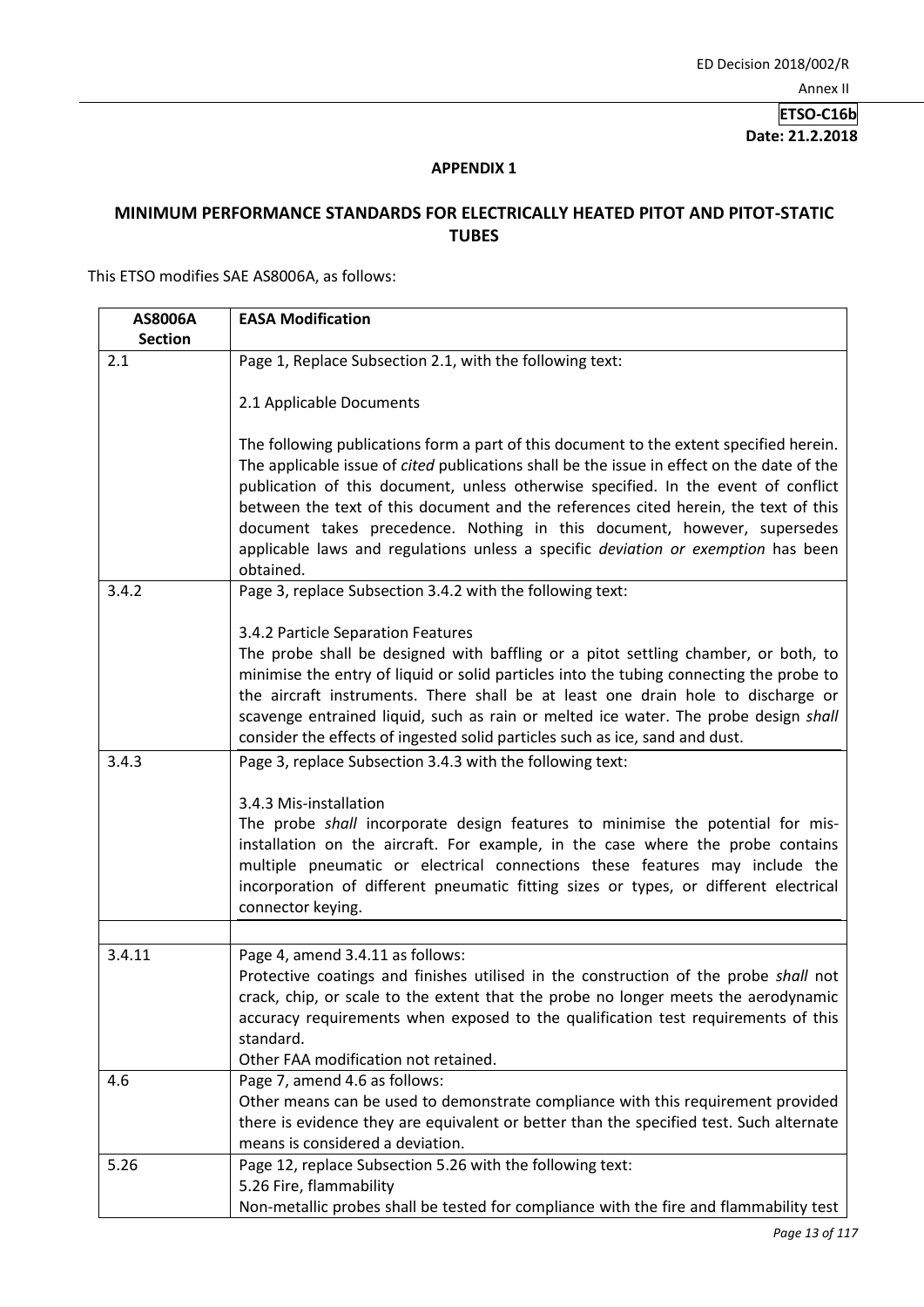| AS8006A        | <b>EASA Modification</b>                                                                                                                                                                                                        |
|----------------|---------------------------------------------------------------------------------------------------------------------------------------------------------------------------------------------------------------------------------|
| <b>Section</b> |                                                                                                                                                                                                                                 |
|                | standards specified in EUROCAE ED-14G / RTCA DO-160G, Section 26, Category C. If<br>ignition occurs inside or outside of the equipment, the probe shall not propagate the<br>flame. Tests are not required for metallic probes. |